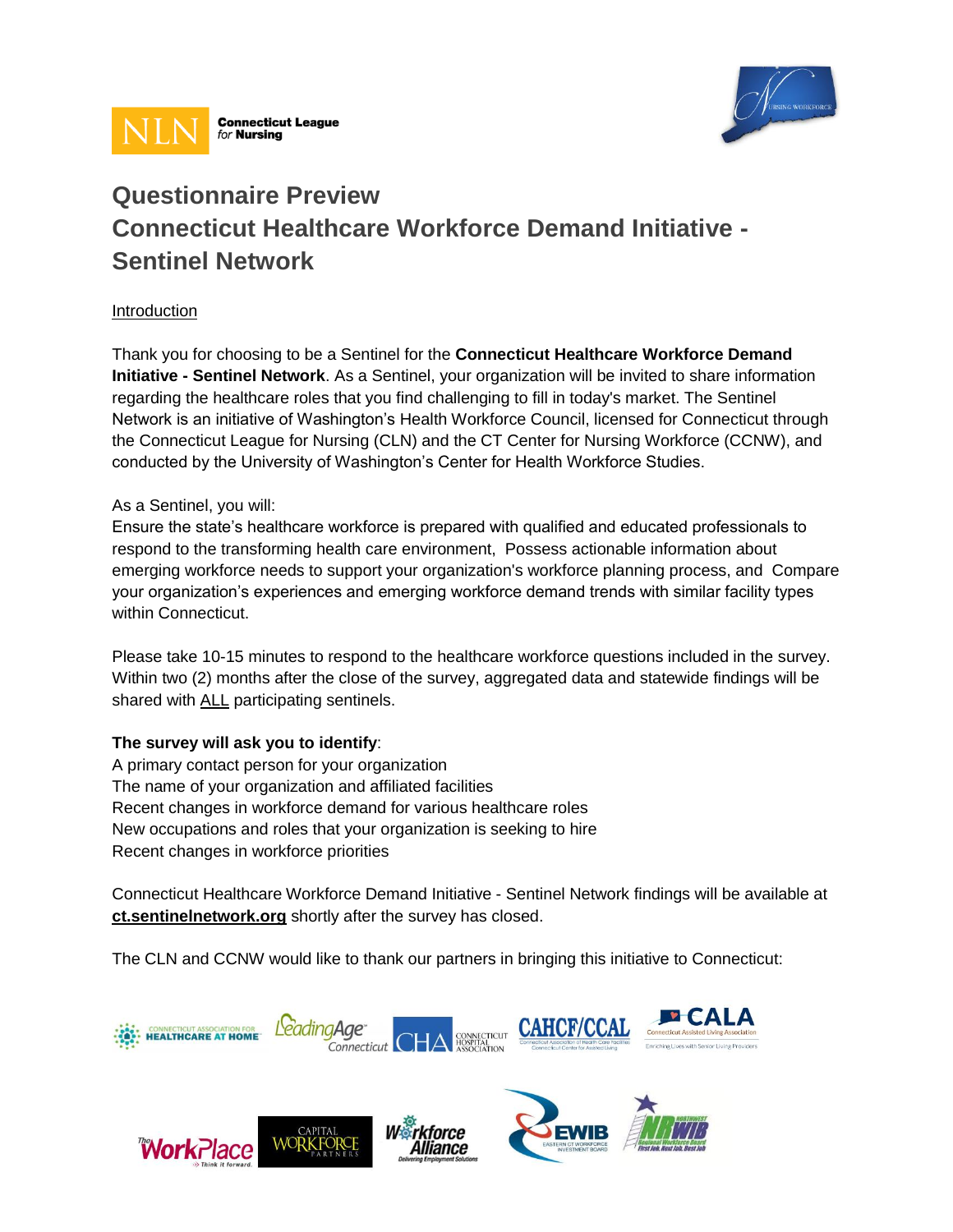# **Contact Information**

**Q01:** Primary Contact who is providing data to the Connecticut Healthcare Workforce Demand Initiative - Sentinel Network.

Confidentiality: Please be assured that data you provide to the Sentinel Network will be kept confidential. Your organization's data will be reported in aggregate form with data from other similar organizations. Great care will be taken to ensure that no individual organization's responses can be identified in reports.

#### *\*required*

**Q02:** Are there others at your organization who might be able to provide workforce demand information that you're not able to provide, such as for different facility types or occupations? If so, please provide their **name and email address and/or phone number** and we will invite them to participate.

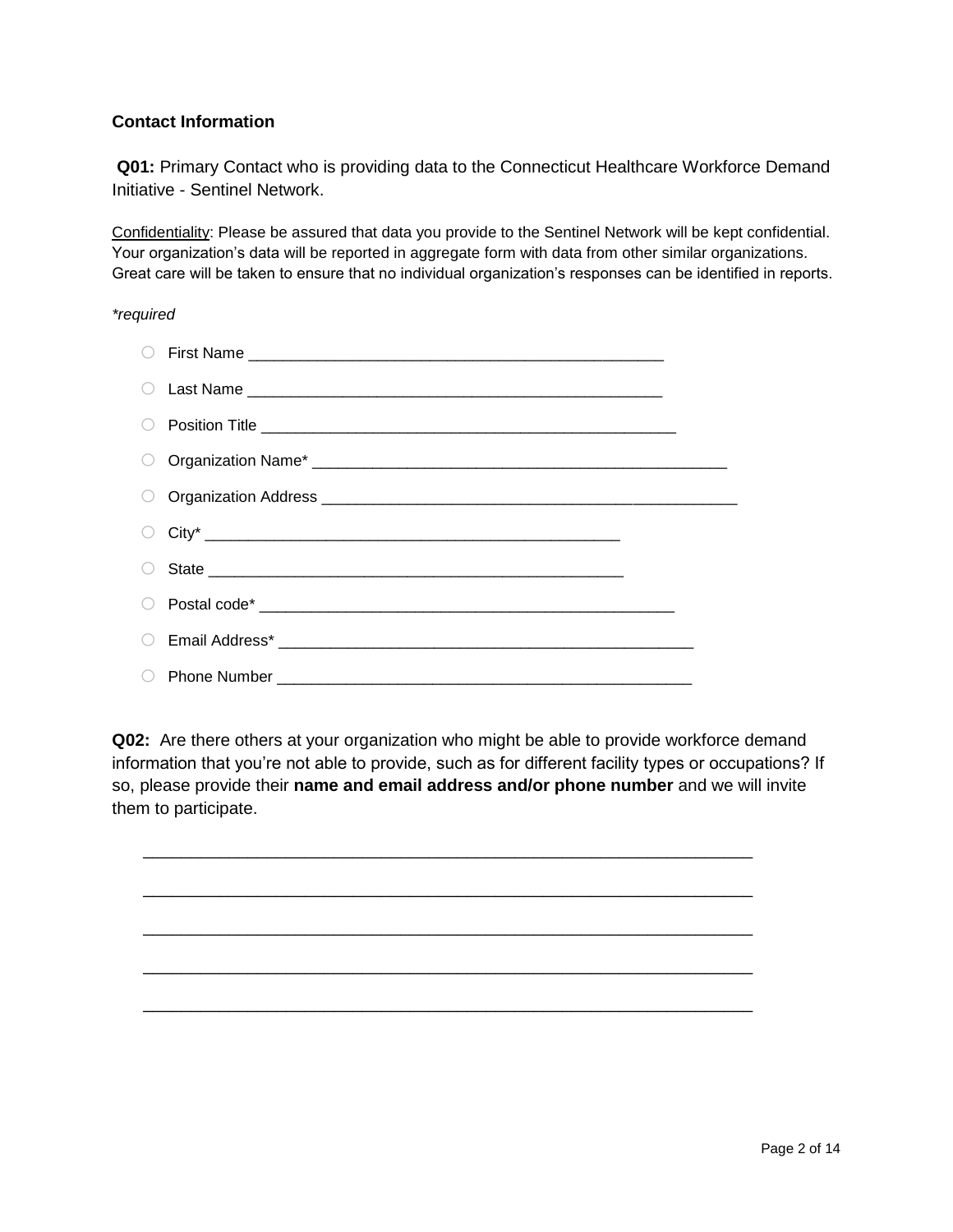**Q03:** Which of the following best describes the facility/ies for which you will provide data to the Connecticut Healthcare Workforce Demand Initiative - Sentinel Network? (check all that apply)

**NOTE:** If you are not able to report for all of your organization, please select only the facility types for which you can respond. If there are others in your organization who can respond for the other facilities in your organization, please ask them to register and complete the survey or provide their contact information in the comment box at the end. If you select more than one facility type, the subsequent questions about health workforce demand will be asked for each facility type.

### **Hospital**

- ▢ Acute care hospital (more than 150 beds)
- ▢ Acute care hospital (150 beds or fewer)
- ▢ Psychiatric/substance abuse hospital
- ▢ Specialty (except psychiatric/substance abuse hospital)
- ▢ Long Term Acute Care Facility (LTAC)
- □ Other (specify)

#### **Practices, Offices & Clinics**

- □ Federally qualified health center (FQHC) or community clinic providing care free or on sliding fee scale
- ▢ Primary care medical clinic (not FQHC or community clinic)
- ▢ Outpatient Surgery and GI Centers
- ▢ Commercial medical clinica (e.g. CVS "Minute Clinic", MedExpress, etc)
- $\Box$  Specialty medical clinic (type)  $\Box$
- ▢ Behavioral-mental health clinic/outpatient mental health and substance abuse clinic
- ▢ Dentist office/dental clinic
- □ Chiropractor's office
- ▢ Optometrist's office
- ▢ Podiatrist's office
- ▢ Pediatric office
- ▢ Women's health office
- ▢ Other practitioner's office (specify) \_\_\_\_\_\_\_\_\_\_\_\_\_\_\_\_\_\_\_\_\_\_\_\_\_\_\_\_\_\_\_\_\_\_\_\_\_\_\_\_

#### **Medical & Diagnostic Laboratory**

▢ Medical/diagnostic laboratory

#### **Home and Community Based Services**

- ▢ Licensed Home Health Care Agency (Medical)
- ▢ Home Care Agency (Non-Medical Homemaker/Companion, Personal Care Agency)
- ▢ Licensed Hospice Agency

### **Nursing & Personal Care Facility**

- □ Skilled nursing facility
- □ Intermediate care facility
- ▢ Nursing & Personal Care Facility (not a Skilled Nursing or Intermediate Care Facility)

# **Other Health Care Facility Type**

- □ Higher Education / Research
- ▢ Schools (K-12)
- ▢ Public Health
- ▢ Other (specify) \_\_\_\_\_\_\_\_\_\_\_\_\_\_\_\_\_\_\_\_\_\_\_\_\_\_\_\_\_\_\_\_\_\_\_\_\_\_\_\_\_\_\_\_\_\_\_\_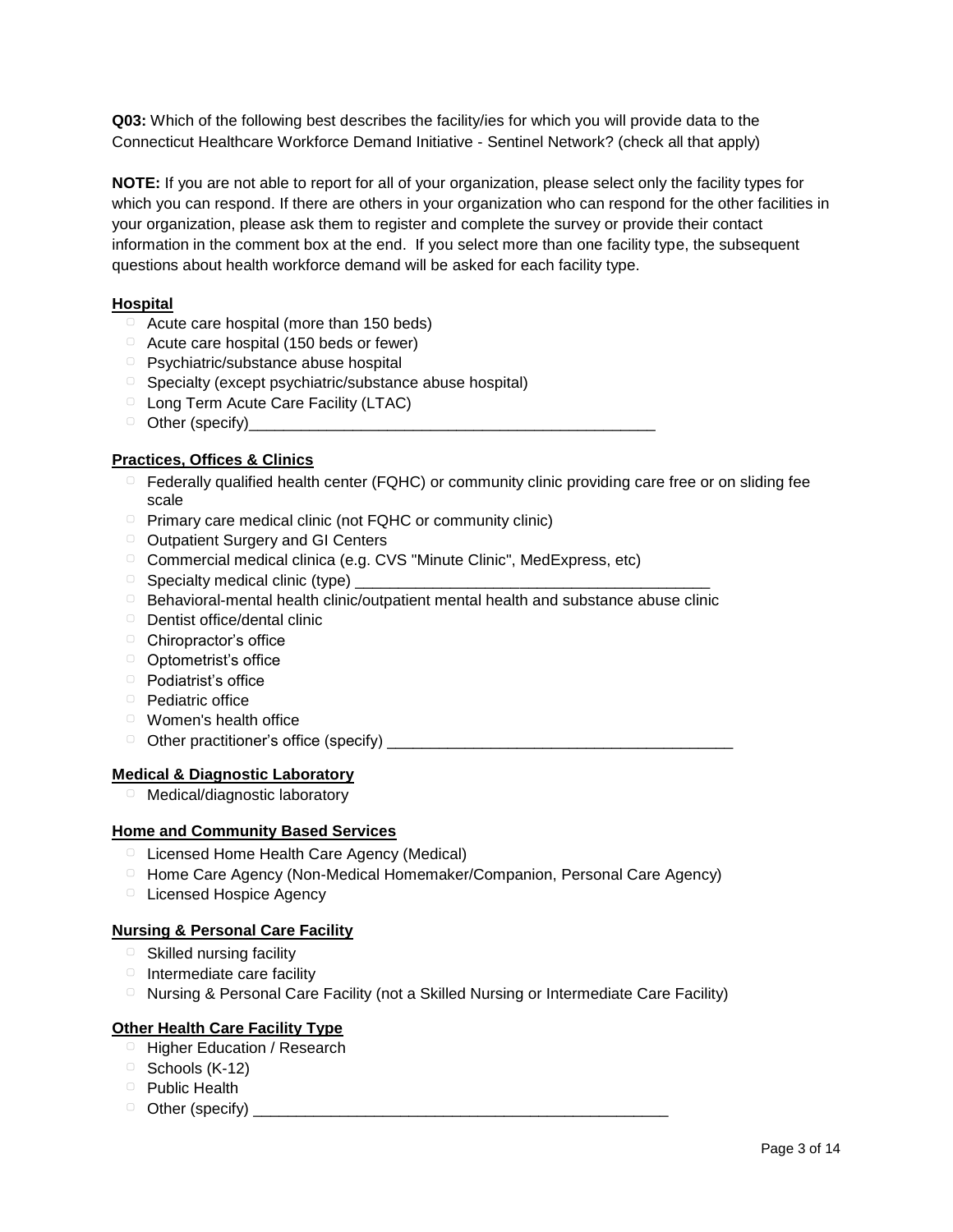# **Facility Location**

**Q04:** In which Connecticut towns does your organization's **Facility Type** provide services? Please select only those towns for which you are able to report health workforce information\*.

| $\Box$ | All CT Towns        | $\Box$           | East Haven   | $\Box$                  | Montville            | $\Box$ | Simsbury             |
|--------|---------------------|------------------|--------------|-------------------------|----------------------|--------|----------------------|
| $\Box$ | Andover             | $\Box$           | East Lyme    | $\Box$                  | Morris               | $\Box$ | Somers               |
| $\Box$ | Ansonia             | $\Box$           | East Windsor | $\Box$                  | Naugatuck            | $\Box$ | South Windsor        |
| $\Box$ | Ashford             | $\Box$           | Eastford     | $\Box$                  | <b>New Britain</b>   | $\Box$ | Southbury            |
| $\Box$ | Avon                | $\Box$           | Easton       | $\Box$                  | New Canaan           | $\Box$ | Southington          |
| $\Box$ | Barkhamsted         | $\Box$           | Ellington    | $\Box$                  | <b>New Fairfield</b> | $\Box$ | Sprague              |
| $\Box$ | <b>Beacon Falls</b> | $\Box$           | Enfield      | $\hspace{0.5cm}\square$ | New Hartford         | $\Box$ | Stafford             |
| $\Box$ | <b>Berlin</b>       | $\Box$           | <b>Essex</b> | $\Box$                  | New Haven            | $\Box$ | Stamford             |
| $\Box$ | Bethany             | $\Box$           | Fairfield    | $\Box$                  | New London           | $\Box$ | Sterling             |
| $\Box$ | <b>Bethel</b>       | $\Box$           | Farmington   | $\Box$                  | <b>New Milford</b>   | $\Box$ | Stonington           |
| $\Box$ | <b>Bethlehem</b>    | $\Box$           | Franklin     | $\hspace{0.5cm}\square$ | Newington            | $\Box$ | Stratford            |
| $\Box$ | Bloomfield          | $\Box$           | Glastonbury  | $\Box$                  | Newtown              | $\Box$ | Suffield             |
| $\Box$ | <b>Bolton</b>       | $\Box$           | Goshen       | $\Box$                  | Norfolk              | $\Box$ | Thomaston            |
| $\Box$ | Bozrah              | $\hfill \square$ | Granby       | $\Box$                  | North Branford       | $\Box$ | Thompson             |
| $\Box$ | <b>Branford</b>     | $\Box$           | Greenwich    | $\Box$                  | North Canaan         | $\Box$ | Tolland              |
| $\Box$ | <b>Bridgeport</b>   | $\Box$           | Griswold     | $\Box$                  | North Haven          | $\Box$ | Torrington           |
| $\Box$ | <b>Bridgewater</b>  | $\Box$           | Groton       | $\Box$                  | North Stonington     | $\Box$ | Trumbull             |
| $\Box$ | <b>Bristol</b>      | $\hfill \square$ | Guilford     | $\Box$                  | <b>Norwalk</b>       | $\Box$ | Union                |
| $\Box$ | <b>Brookfield</b>   | $\Box$           | Haddam       | $\Box$                  | Norwich              | $\Box$ | Vernon               |
| $\Box$ | <b>Brooklyn</b>     | $\Box$           | Hamden       | $\hspace{0.5cm}\square$ | Old Lyme             | $\Box$ | Voluntown            |
| $\Box$ | <b>Burlington</b>   | $\Box$           | Hampton      | $\Box$                  | Old Saybrook         | $\Box$ | Wallingford          |
| $\Box$ | Canaan              | $\hfill \square$ | Hartford     | $\Box$                  | Orange               | $\Box$ | Warren               |
| $\Box$ | Canterbury          | $\Box$           | Hartland     | $\Box$                  | Oxford               | $\Box$ | Washington           |
| $\Box$ | Canton              | $\Box$           | Harwinton    | $\Box$                  | Plainfield           | $\Box$ | Waterbury            |
| $\Box$ | Chaplin             | $\Box$           | Hebron       | $\Box$                  | Plainville           | $\Box$ | Waterford            |
| $\Box$ | Cheshire            | $\Box$           | Kent         | $\Box$                  | Plymouth             | $\Box$ | Watertown            |
| $\Box$ | Chester             | $\Box$           | Killingly    | $\Box$                  | Pomfret              | $\Box$ | West Hartford        |
| $\Box$ | Clinton             | $\Box$           | Killingworth | $\Box$                  | Portland             | $\Box$ | West Haven           |
| $\Box$ | Colchester          | $\Box$           | Lebanon      | $\Box$                  | Preston              | $\Box$ | Westbrook            |
| $\Box$ | Colebrook           | $\Box$           | Ledyard      | $\Box$                  | Prospect             | $\Box$ | Weston               |
| $\Box$ | Columbia            | $\Box$           | Lisbon       | 0                       | Putnam               | $\Box$ | Westport             |
| $\Box$ | Cornwall            | $\Box$           | Litchfield   | $\Box$                  | Redding              | $\Box$ | Wethersfield         |
| $\Box$ | Coventry            | $\Box$           | Lyme         | $\Box$                  | Ridgefield           | $\Box$ | Willington           |
| $\Box$ | Cromwell            | $\Box$           | Madison      | $\Box$                  | Rocky Hill           | $\Box$ | Wilton               |
| $\Box$ | Danbury             | $\Box$           | Manchester   | $\Box$                  | Roxbury              | $\Box$ | Winchester           |
| $\Box$ | Darien              | $\Box$           | Mansfield    | $\Box$                  | Salem                | $\Box$ | Windham              |
| $\Box$ | Deep River          | $\Box$           | Marlborough  | $\Box$                  | Salisbury            | $\Box$ | Windsor              |
| $\Box$ | Derby               | $\Box$           | Meriden      | $\Box$                  | Scotland             | $\Box$ | <b>Windsor Locks</b> |
| $\Box$ | Durham              | $\Box$           | Middlebury   | $\Box$                  | Seymour              | $\Box$ | Wolcott              |
| $\Box$ | East Granby         | $\Box$           | Middlefield  | $\Box$                  | Sharon               | $\Box$ | Woodbridge           |
| $\Box$ | East Haddam         | $\Box$           | Middletown   | $\Box$                  | Shelton              | $\Box$ | Woodbury             |
| $\Box$ | East Hampton        | $\Box$           | Milford      | $\Box$                  | Sherman              | $\Box$ | Woodstock            |
| $\Box$ | East Hartford       | $\Box$           | Monroe       |                         |                      |        |                      |

**Q04b.** In general, does your **Facility Type** provide services to\*:

- $\circ$  mostly urban residents
- $\circ$  mostly rural residents
- $\circ$  a combination of urban and rural residents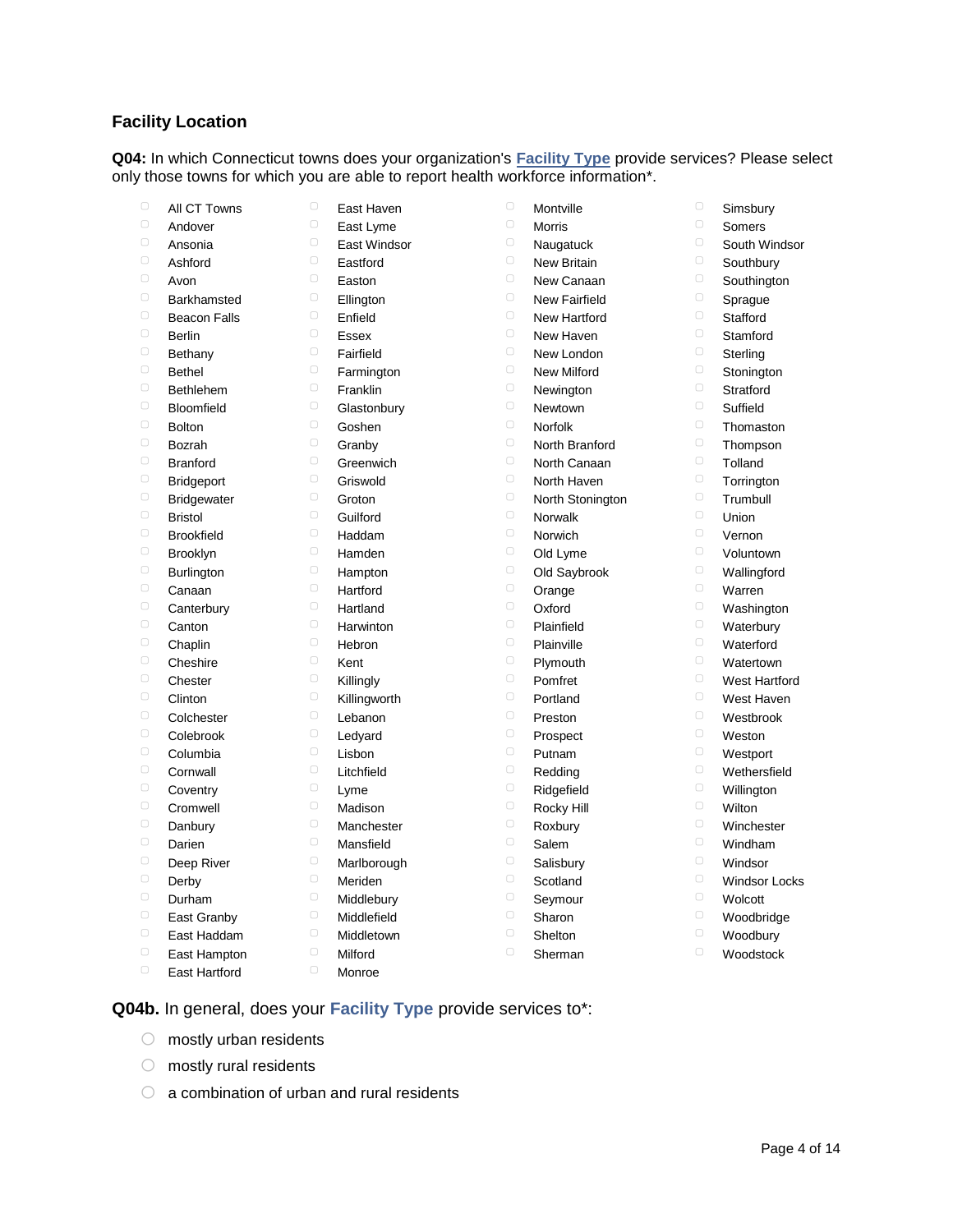# **Facility Workforce**

**Q05:** Following is a list of occupations commonly employed in health care.

For which occupations employed at your **Facility Type** have you recently (within the past ~6 months) experienced workforce demand changes (e.g. more demand than usual, less demand, staff needed new skills)?

Subsequent questions will refer to the occupations you select from this list.

#### ▢ *No workforce demand changes for any occupations at this facility type*

#### **Counselors & Social Workers**

- ▢ Chemical Dependency Professional/Substance Abuse and Behavioral Disorder Counselor
- ▢ Marriage and Family Therapist
- ▢ Mental Health Counselor
- ▢ Peer Counselor
- ▢ Child, Family and School Social Worker
- ▢ Baccalaureate prepared Social Worker
- ▢ Masters prepared Social Worker
- ▢ Mental Health and Substance Abuse Social Worker
- □ Community Health Worker

#### **Nurses/Nursing**

- ▢ Registered Nurse (RN) (if one or more RN specialty, please specify) \_\_\_\_\_\_\_\_\_\_\_\_\_\_\_\_\_\_\_\_\_\_\_\_\_\_\_\_\_\_\_\_\_
- ▢ Nurse Anesthetist
- ▢ Nurse Midwife

 $\Box$  Nurse Practitioner (NP) (if one or more NP specialty, please specify)

- ▢ Clinical Nurse Specialist (CNS)
- ▢ Licensed Practical Nurse
- ▢ Nursing Assistant-Certified

#### **Physicians/Surgeons**

- ▢ Anesthesiologist
- ▢ Cardiologist
- ▢ Dermatologist
- ▢ Emergency Medicine Physician
- ▢ Family Medicine Physician
- □ General Internal Medicine Physician
- ▢ Geriatrician
- ▢ Geriatric Psychiatrist
- ▢ Hospitalist
- ▢ Neurologist
- ▢ Obstetricians and Gynecologist

#### **Psychologists**

▢ Psychologist, Clinical and Counseling ▢ Psychologist, School

- ▢ Pain Management Specialists
- ▢ Pediatrician, General
- ▢ Pathologist
- ▢ Psychiatrist, not Child
- ▢ Psychiatrist, Child
- ▢ Radiologist
- ▢ Ophthalmologist
- ▢ Surgeon, General
- ▢ Surgeon, Specialty
- ▢ Physicians/Surgeons, Other (specify)

\_\_\_\_\_\_\_\_\_\_\_\_\_\_\_\_\_\_\_\_\_\_\_\_\_\_\_\_\_\_\_\_\_

#### **Healthcare Diagnosing or Treating Practitioners (not physicians or nurses)**

- ▢ Audiologist
- ▢ Chiropractor
- ▢ Dentist
- ▢ Dietitian or Nutritionist
- ▢ Optometrist
- ▢ Pharmacist
- ▢ Physician Assistant
- ▢ Podiatrist
- ▢ Occupational Therapist
- 
- ▢ Physical Therapist
- ▢ Radiation Therapist ▢ Recreational Therapist
- ▢ Respiratory Therapist
- Speech-Language Pathologist
- ▢ Exercise Physiologist
- ▢ Acupuncturist
- ▢ Dental Hygienist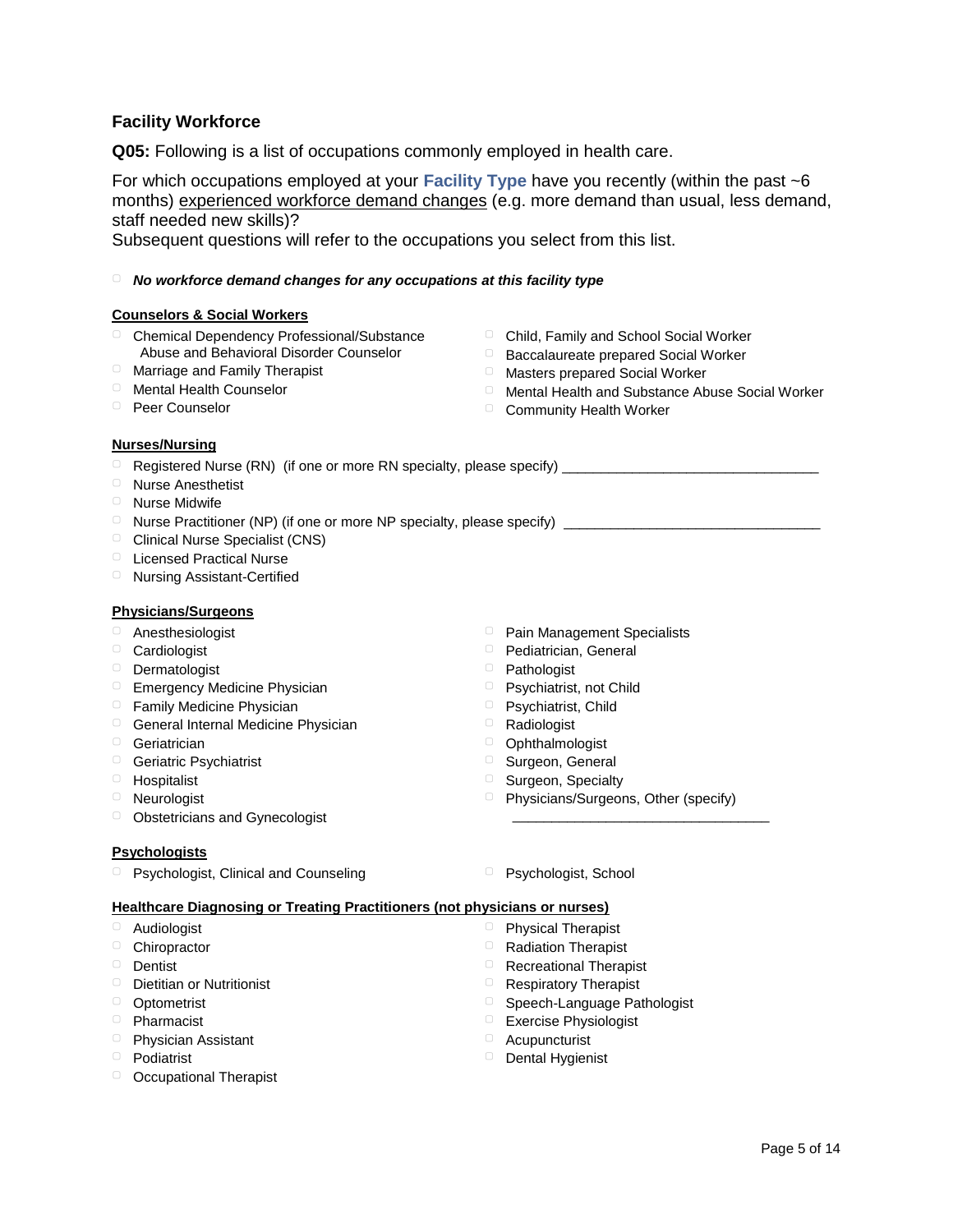# **Facility Workforce (Cont)**

#### **Health Technologists and Technicians**

- ▢ Athletic Trainer
- ▢ Cardiovascular Technologist or Technician
- ▢ Diagnostic Medical Sonographer
- ▢ Dietetic Technician
- □ Emergency Medical Technician
- ▢ Genetic Counselor
- ▢ Health Information Technologists and Medical **Registrar**
- ▢ Hearing Aid Specialist
- ▢ Magnetic Resonance Imaging Technologist
- ▢ Medical and Clinical Laboratory Technician
- ▢ Medical and Clinical Laboratory Technologist
- ▢ Medical Dosimetrist
- ▢ Medical Records Specialist

#### **Healthcare Support Occupations**

- ▢ Dental Assistant
- ▢ Home Health Aide/Home Care Aide
- ▢ Massage Therapist
- ▢ Medical Assistant
- ▢ Medical Equipment Preparer
- ▢ Medical Transcriptionist
- □ Occupational Therapy Aide
- ▢ Occupational Therapy Assistant
- ▢ Nuclear Medicine Technologist
- ▢ Ophthalmic Medical Technician
- ▢ Optician, Dispensing
- ▢ Orthotist and Prosthetist
- ▢ Paramedic
- ▢ Pharmacy Technician
- ▢ Psychiatric Technician
- ▢ Radiologic Technologist and Technician (not including Diagnostic Medical Sonographer or MRI Technologist)
- ▢ Respiratory Therapy Technician
- ▢ Surgical Assistant
- □ Surgical Technologist
- ▢ Orderly
- ▢ Patient Care Associate
- 
- 
- 
- ▢ Psychiatric Aide

**Other** (Please specify one per line option as needed)

- ▢ Education Specialist
- ▢ Administrator/Director
- ▢ Quality Specialist
- ▢ Wound Care Specialist
- ▢ Other (specify) \_\_\_\_\_\_\_\_\_\_\_\_\_\_\_\_\_\_\_\_\_\_\_\_\_\_\_\_\_\_\_\_\_\_\_\_\_\_\_\_\_\_\_\_\_\_\_\_
- ▢ Other (specify) \_\_\_\_\_\_\_\_\_\_\_\_\_\_\_\_\_\_\_\_\_\_\_\_\_\_\_\_\_\_\_\_\_\_\_\_\_\_\_\_\_\_\_\_\_\_\_\_
- ▢ Other (specify) \_\_\_\_\_\_\_\_\_\_\_\_\_\_\_\_\_\_\_\_\_\_\_\_\_\_\_\_\_\_\_\_\_\_\_\_\_\_\_\_\_\_\_\_\_\_\_\_
- 
- 
- ▢ Pharmacy Aide
- ▢ Phlebotomist
- ▢ Physical Therapist Aide
- ▢ Physical Therapist Assistant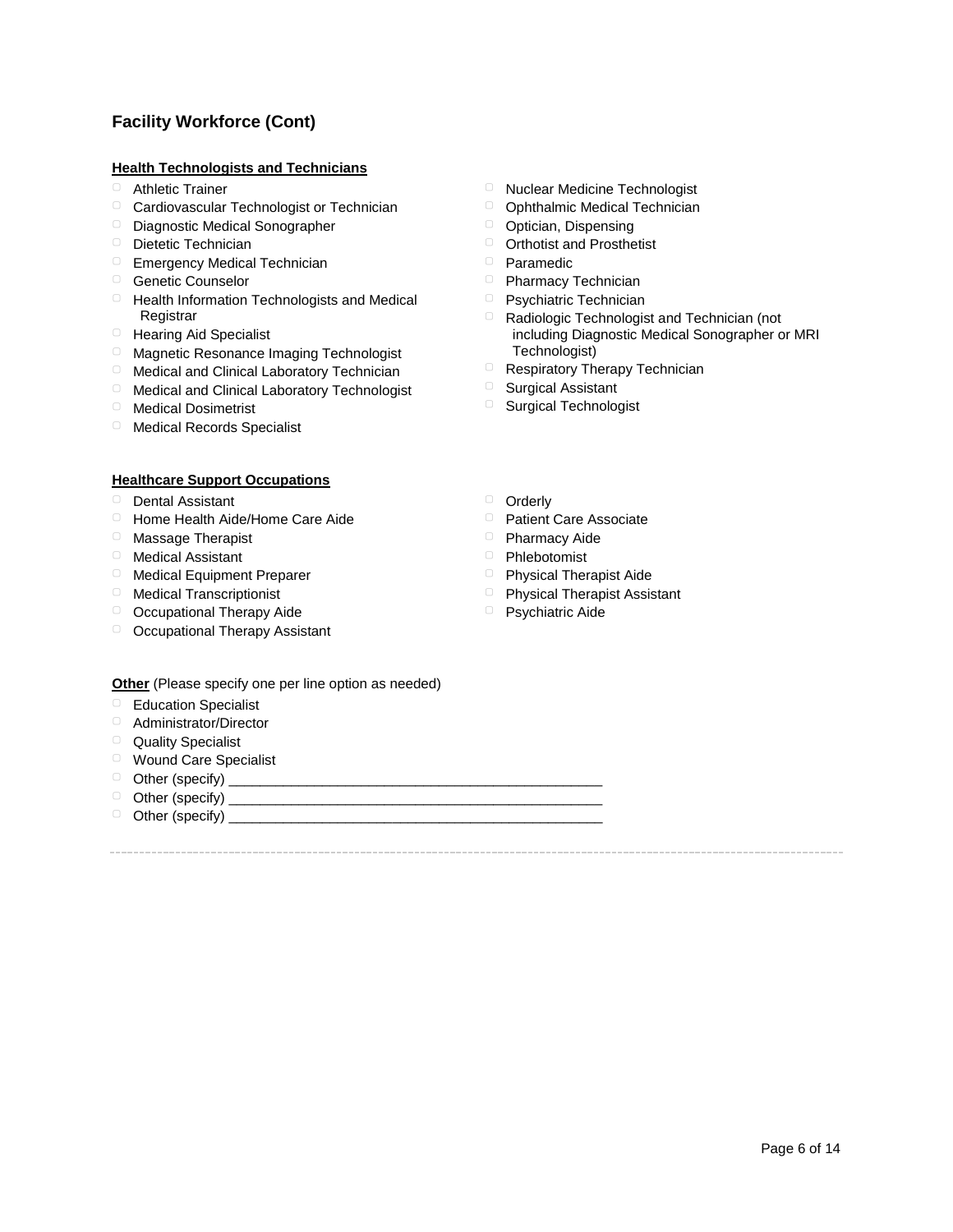# **Recent Workforce Demand Changes**

**Q06**: Recently (within the past ~6 months), has your **[facility type]** experienced **exceptionally long vacancies** for any open positions (i.e. posted job vacancies that went unfilled for longer than usual) in the occupation types you selected in question 5?

|              | Has this occupation experienced exceptionally long vacancies<br>recently? |                                                                     |                                                        | If yes, please explain                                                           |                                                                                                                 |
|--------------|---------------------------------------------------------------------------|---------------------------------------------------------------------|--------------------------------------------------------|----------------------------------------------------------------------------------|-----------------------------------------------------------------------------------------------------------------|
|              | Yes, due<br>to not<br>enough<br>qualified<br>applicants                   | Yes, due to<br>salary/ wage/<br>benefits issues<br>(please specify) | Yes, due to<br>other<br>reasons<br>(please<br>specify) | No, this occupation<br>has not<br>experienced<br>exceptionally long<br>vacancies | Provide details to further describe reasons<br>for exceptionally long vacancies for each<br>selected occupation |
| Occupation 1 | $\hfill \square$                                                          | $\Box$                                                              | $\hfill\square$                                        | $\hfill\square$                                                                  |                                                                                                                 |
| Occupation 2 | $\hfill \square$                                                          | $\Box$                                                              | $\hfill\square$                                        | $\hfill\square$                                                                  |                                                                                                                 |
| $\cdots$     | $\Box$                                                                    | $\hfill \square$                                                    | $\hfill \square$                                       | $\hfill \square$                                                                 |                                                                                                                 |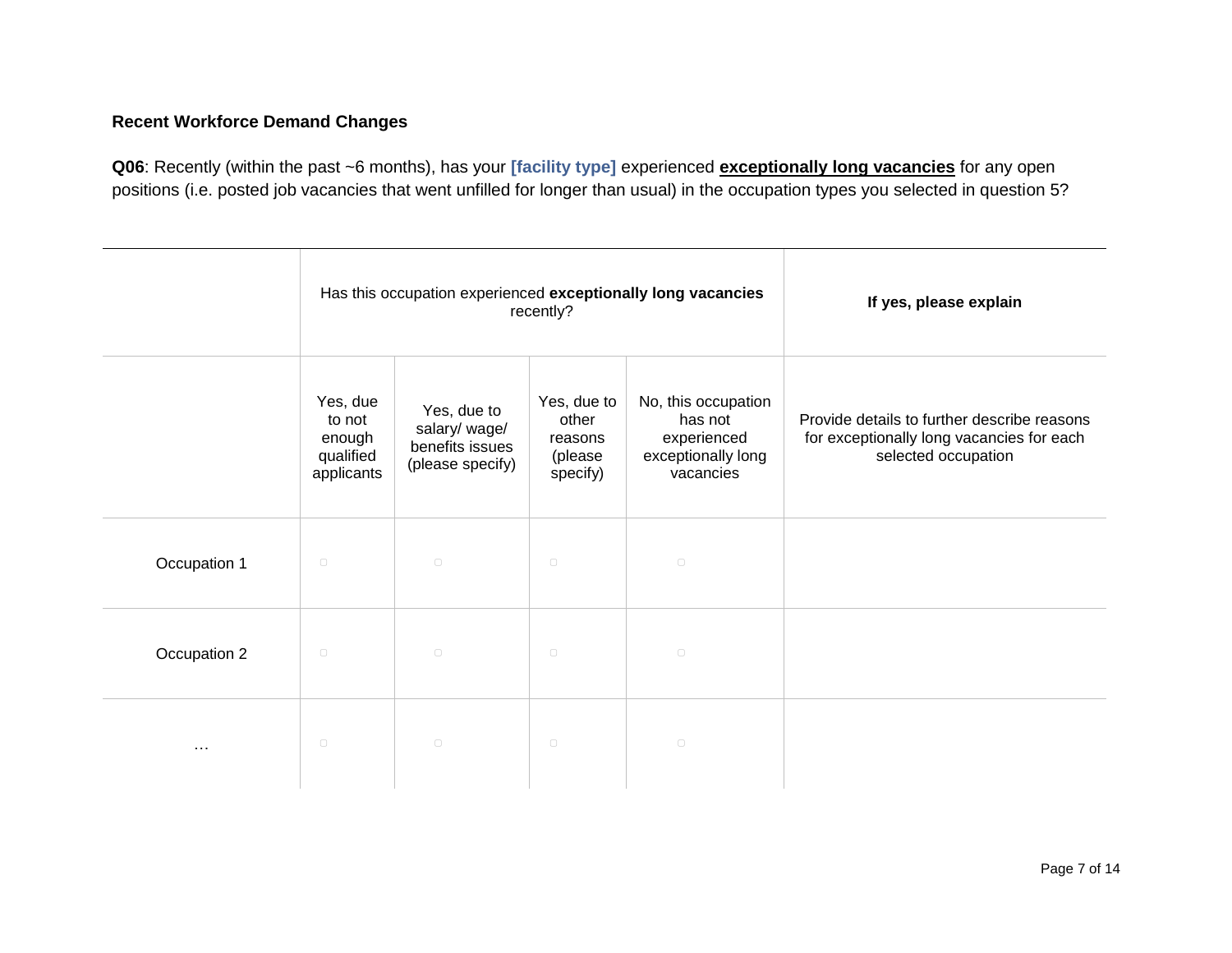**Q07:** Recently (in the past ~6 months), did your **[facility type]** experience **higher or lower demand** for specific occupations?

|              |                                        | Change in the usual demand?           | If yes, please explain |                                                                                                           |
|--------------|----------------------------------------|---------------------------------------|------------------------|-----------------------------------------------------------------------------------------------------------|
|              | Yes, higher demand<br>(please specify) | Yes, lower demand<br>(please specify) | No change in<br>demand | Provide details to further describe<br>reasons for higher or lower demand for<br>each selected occupation |
| Occupation 1 |                                        |                                       |                        |                                                                                                           |
| Occupation 2 |                                        |                                       |                        |                                                                                                           |
| $\cdots$     |                                        |                                       |                        |                                                                                                           |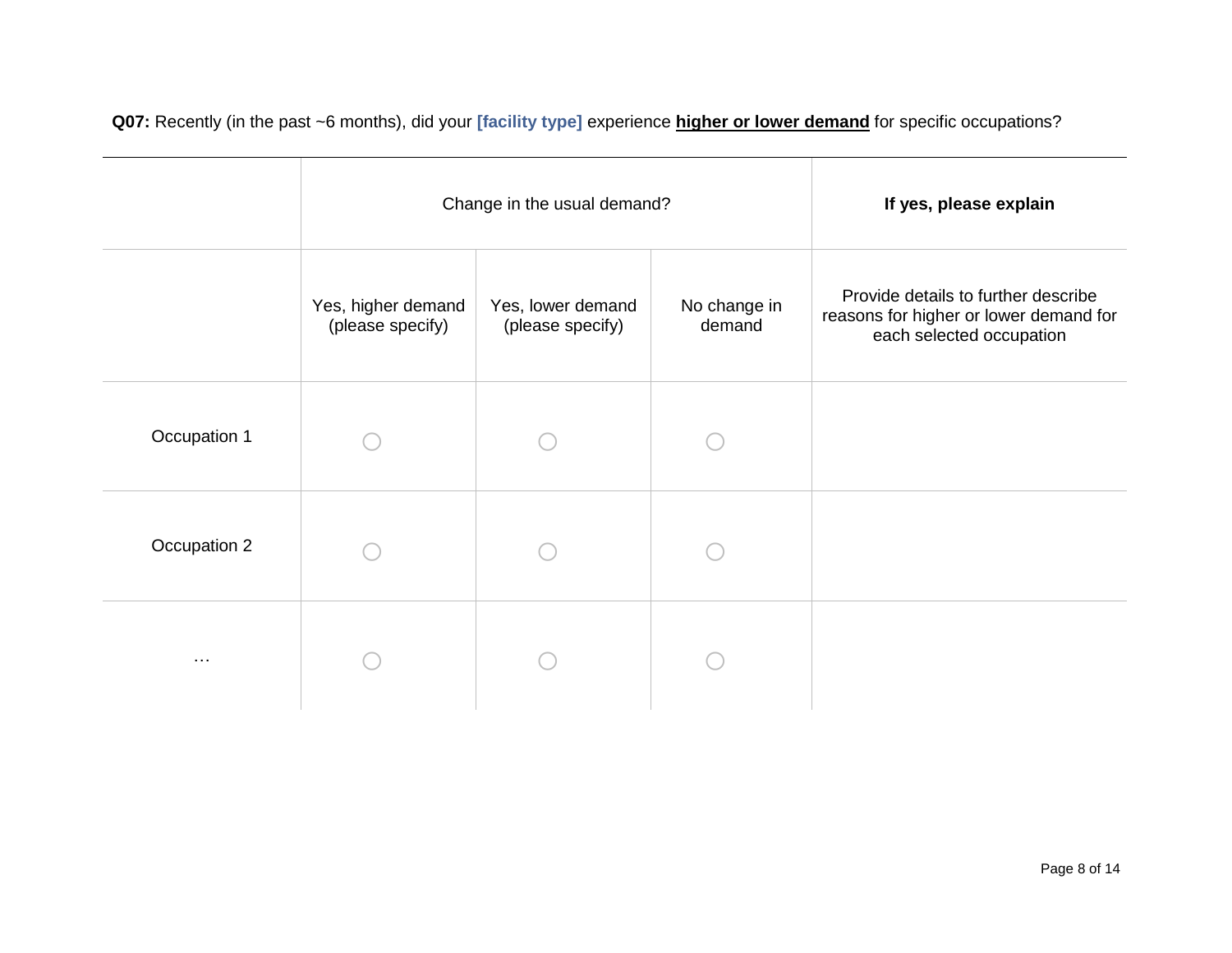|              |                                                                   |                                                                      |                                                  |                                                                               | If yes, please<br>explain                                                                                |
|--------------|-------------------------------------------------------------------|----------------------------------------------------------------------|--------------------------------------------------|-------------------------------------------------------------------------------|----------------------------------------------------------------------------------------------------------|
|              | Yes, due to<br>salary/wage/benefits<br>issues (please<br>specify) | Yes, due to<br>workload/patient<br>acuity issues<br>(please specify) | Yes, due to<br>other reasons<br>(please specify) | No, this<br>occupation has<br>not experienced<br>retention/turnover<br>issues | Provide details to<br>further explain<br>retention/turnover<br>issues for each<br>selected<br>occupation |
| Occupation 1 |                                                                   |                                                                      |                                                  |                                                                               |                                                                                                          |
| Occupation 2 |                                                                   |                                                                      |                                                  |                                                                               |                                                                                                          |
| $\cdots$     |                                                                   |                                                                      |                                                  |                                                                               |                                                                                                          |

**Q08:** Recently, (in the past ~6 months) for which occupation(s) has **retention/turnover** been a problem for your **[facility type]**?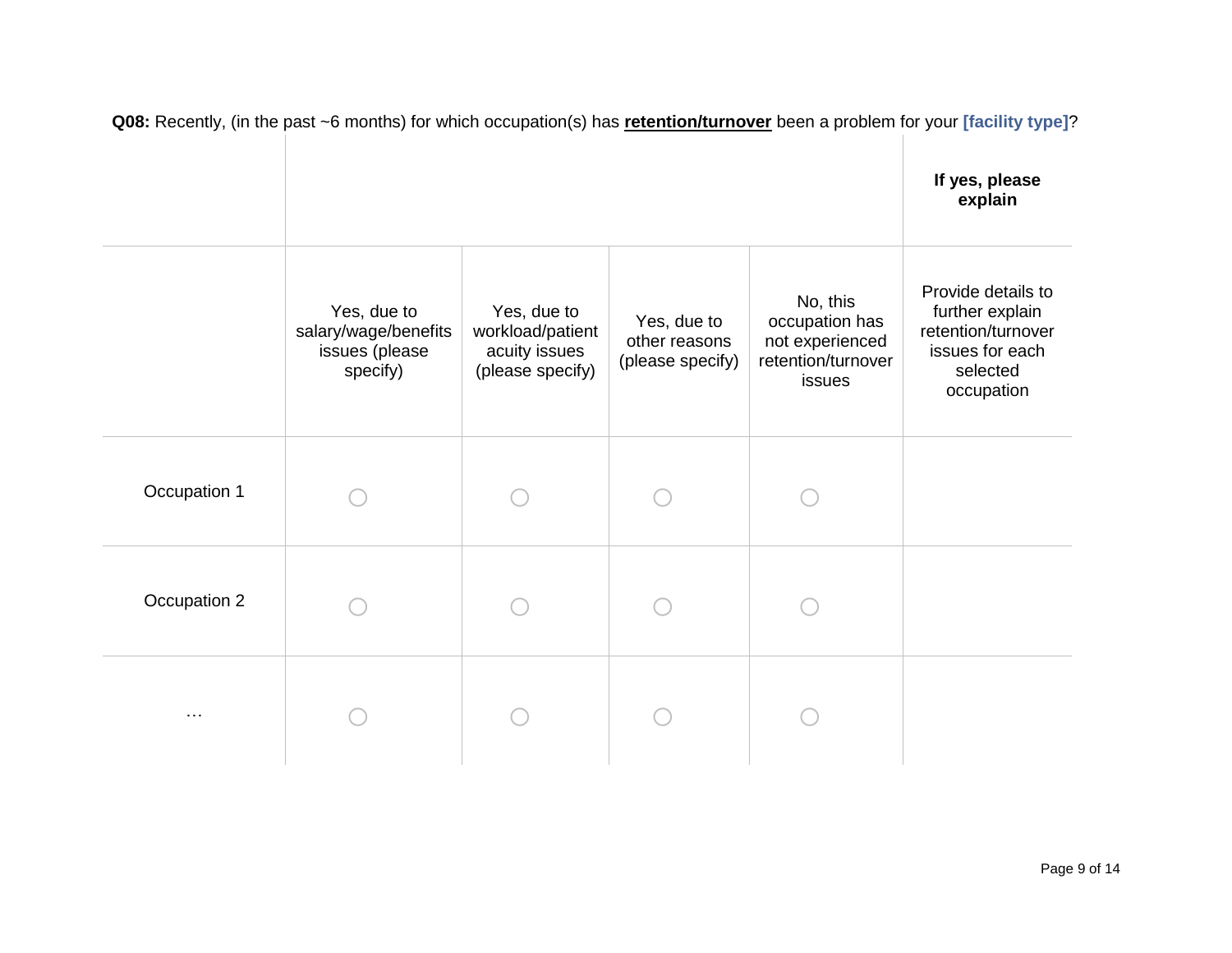# **New Occupations and Roles**

**Q09:** Recently (in the past ~6 months), did your **[facility type]** employ any **new healthcare occupations** (that it did not employ previously)?

o Yes

 $\bigcirc$  No

# If yes, what **new healthcare occupations** did you employ at your **[facility type]**?

|            | Please add in any new<br>occupations | In what roles are you using<br>them? |
|------------|--------------------------------------|--------------------------------------|
| Occupation |                                      |                                      |
| Occupation |                                      |                                      |
| Occupation |                                      |                                      |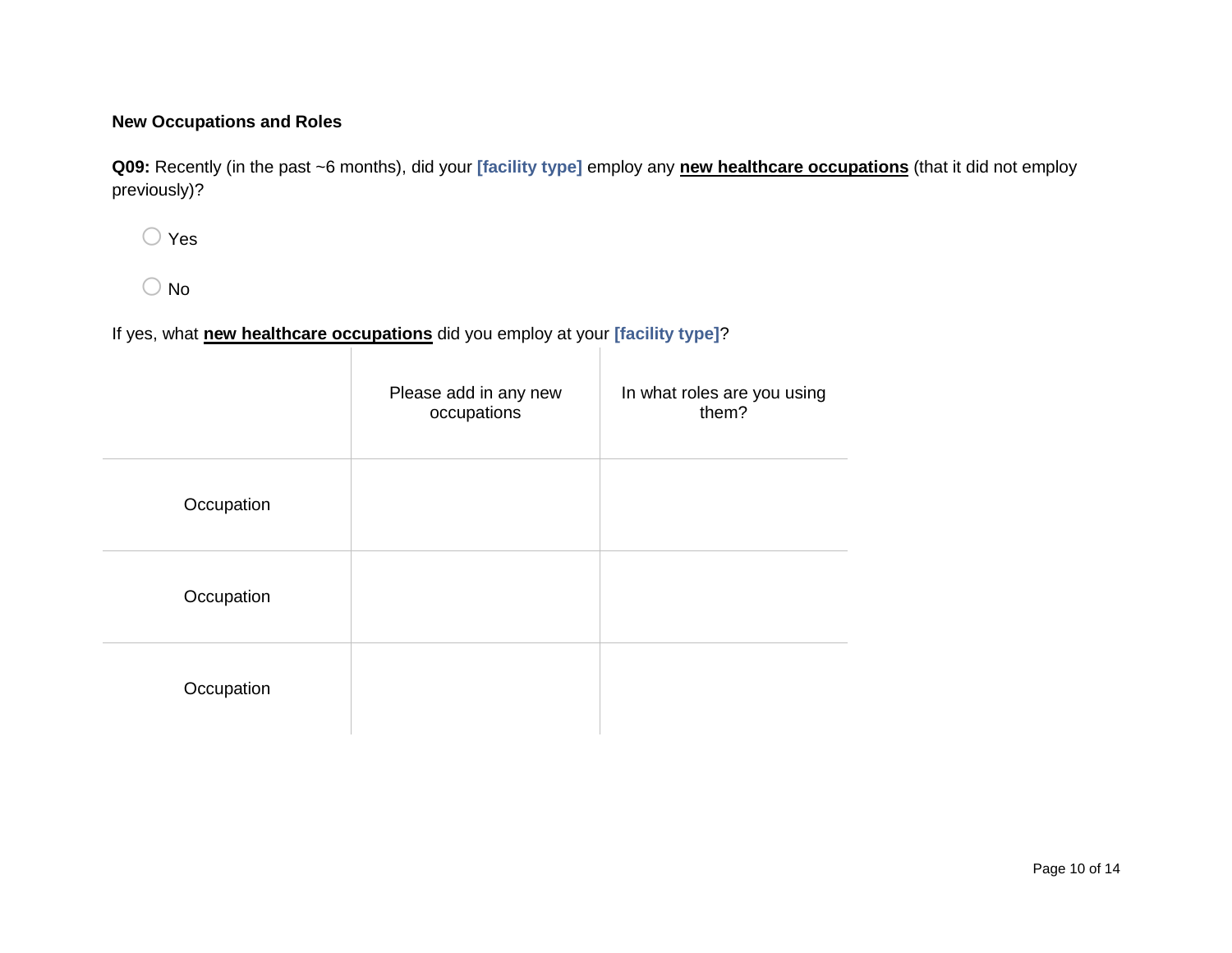Q10: Recently (in the past ~6 months), did your [facility type] deploy any of your **existing workforce in significantly different roles?** 

|              | Has this occupation been deployed in a<br>significantly different role? | If yes, please<br>describe the new<br>role(s) |  |
|--------------|-------------------------------------------------------------------------|-----------------------------------------------|--|
|              | Yes<br><b>No</b>                                                        |                                               |  |
| Occupation 1 |                                                                         |                                               |  |
| Occupation 2 |                                                                         |                                               |  |
| $\cdots$     |                                                                         |                                               |  |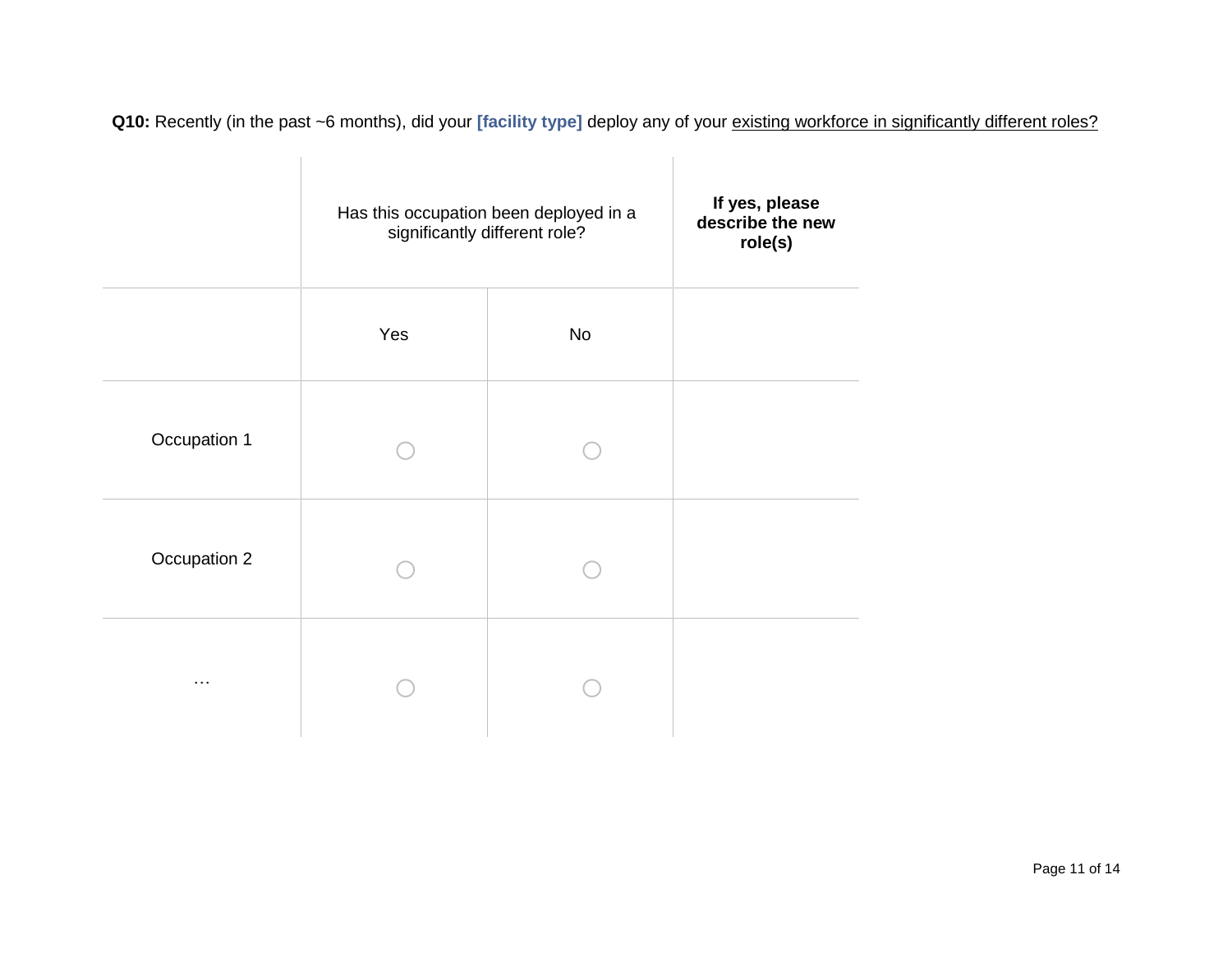# **Recent Changes in Workforce Priorities**

Q11: Recently (in the past ~6 months), have there been changes in your [facility type]'s priorities regarding orientation/onboarding for new employees (i.e. to improve the match between new employees' skills/training and your facility's needs)?

|                      | Changes in orientation/onboarding for new employees? | If yes, please describe the types of<br>changes in onboarding/orientation for<br>new employees |  |
|----------------------|------------------------------------------------------|------------------------------------------------------------------------------------------------|--|
|                      | Yes                                                  | No                                                                                             |  |
| Occupation 1         |                                                      |                                                                                                |  |
| Occupation 2         |                                                      |                                                                                                |  |
| $\sim$ $\sim$ $\sim$ |                                                      |                                                                                                |  |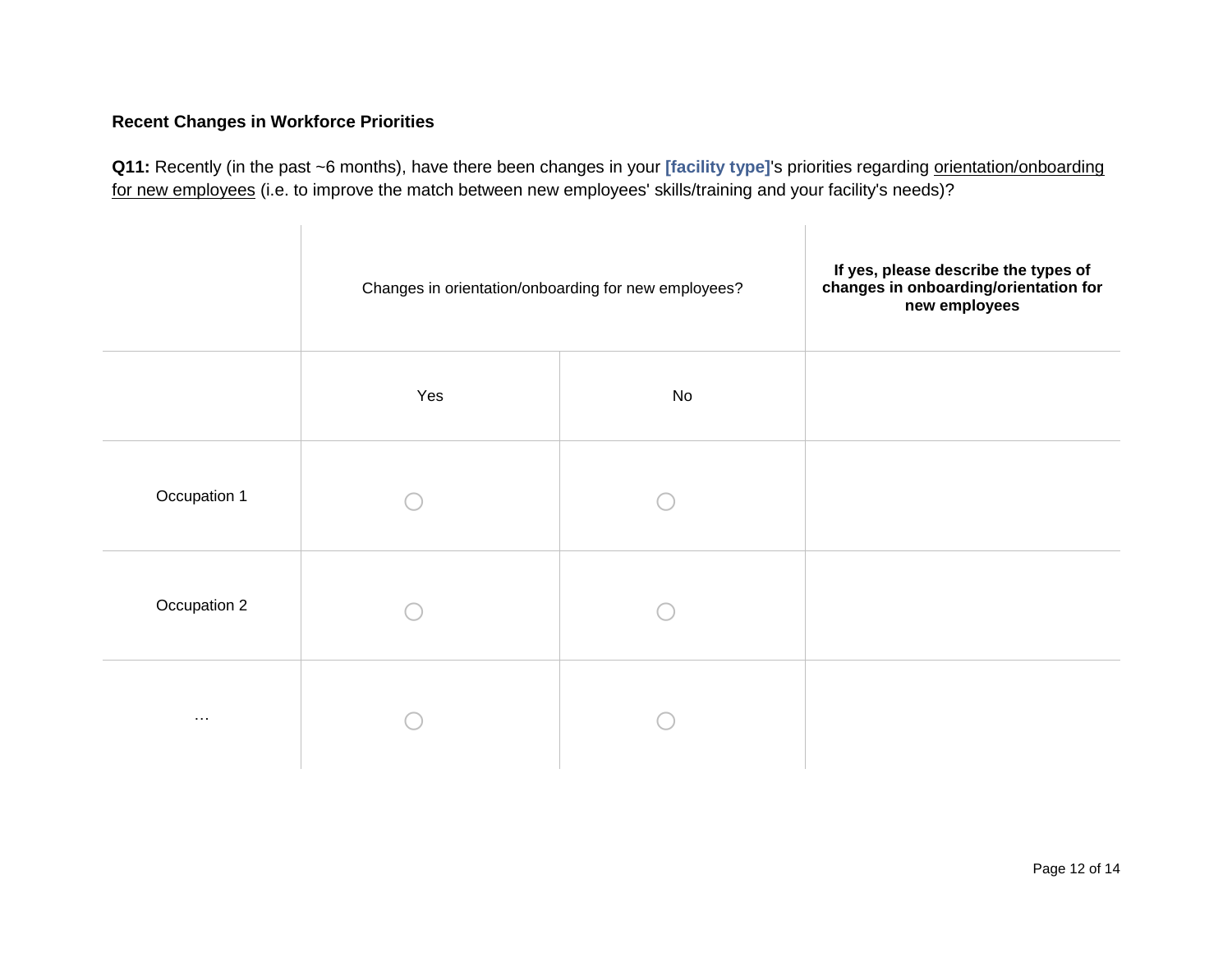**Q12:** Recently (in the past ~6 months), have there been changes in your **[Facility type]**'s priorities regarding training required for your existing (incumbent) workforce?

|              | Changes in training required for your existing (incumbent) workforce? | If yes, please describe the<br>types of changes in training for<br>existing (incumbent) workers |  |
|--------------|-----------------------------------------------------------------------|-------------------------------------------------------------------------------------------------|--|
|              | Yes                                                                   | No                                                                                              |  |
| Occupation 1 |                                                                       |                                                                                                 |  |
| Occupation 2 |                                                                       |                                                                                                 |  |
| $\ldots$     |                                                                       |                                                                                                 |  |